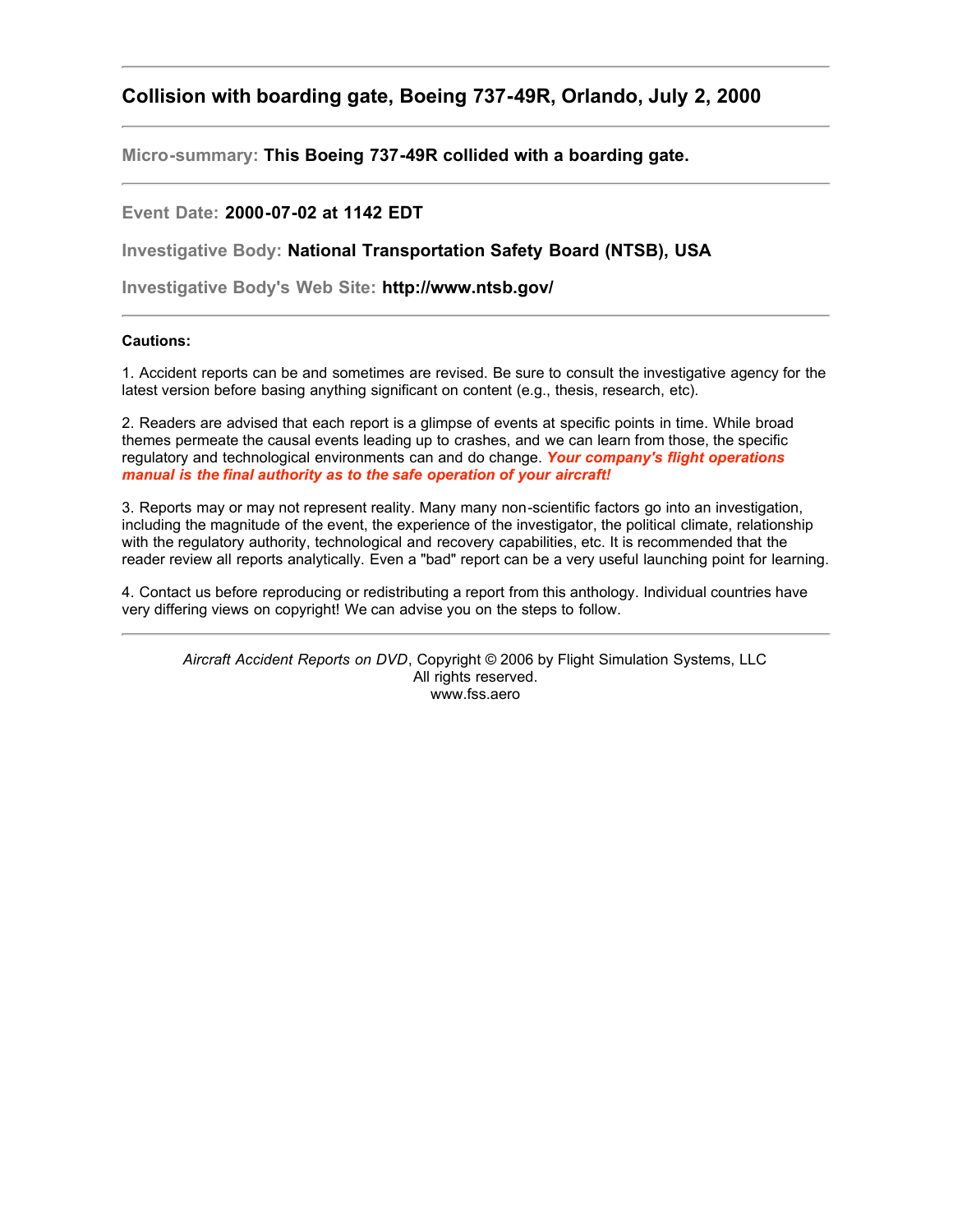| <b>National Transportation Safety Board</b>                                                                                                                                                                                                                                                                                                                                                                                                                                                                                                                                                                                                                                                                                                                                                                                                                                                                                                                                                                                                                                                                                                                                                                                                                                                                                                                                                                                                                                                                                                                                                                                                                                                                                                                                                                                                                                                                     | NTSB ID: MIA00LA206 |                                 |                                  | Aircraft Registration Number: N460PR |                            |  |  |  |  |  |
|-----------------------------------------------------------------------------------------------------------------------------------------------------------------------------------------------------------------------------------------------------------------------------------------------------------------------------------------------------------------------------------------------------------------------------------------------------------------------------------------------------------------------------------------------------------------------------------------------------------------------------------------------------------------------------------------------------------------------------------------------------------------------------------------------------------------------------------------------------------------------------------------------------------------------------------------------------------------------------------------------------------------------------------------------------------------------------------------------------------------------------------------------------------------------------------------------------------------------------------------------------------------------------------------------------------------------------------------------------------------------------------------------------------------------------------------------------------------------------------------------------------------------------------------------------------------------------------------------------------------------------------------------------------------------------------------------------------------------------------------------------------------------------------------------------------------------------------------------------------------------------------------------------------------|---------------------|---------------------------------|----------------------------------|--------------------------------------|----------------------------|--|--|--|--|--|
| <b>FACTUAL REPORT</b>                                                                                                                                                                                                                                                                                                                                                                                                                                                                                                                                                                                                                                                                                                                                                                                                                                                                                                                                                                                                                                                                                                                                                                                                                                                                                                                                                                                                                                                                                                                                                                                                                                                                                                                                                                                                                                                                                           |                     | Occurrence Date: 07/02/2000     |                                  |                                      | Most Critical Injury: None |  |  |  |  |  |
| AVIATION                                                                                                                                                                                                                                                                                                                                                                                                                                                                                                                                                                                                                                                                                                                                                                                                                                                                                                                                                                                                                                                                                                                                                                                                                                                                                                                                                                                                                                                                                                                                                                                                                                                                                                                                                                                                                                                                                                        |                     | Occurrence Type: Accident       |                                  | Investigated By: NTSB                |                            |  |  |  |  |  |
| Location/Time                                                                                                                                                                                                                                                                                                                                                                                                                                                                                                                                                                                                                                                                                                                                                                                                                                                                                                                                                                                                                                                                                                                                                                                                                                                                                                                                                                                                                                                                                                                                                                                                                                                                                                                                                                                                                                                                                                   |                     |                                 |                                  |                                      |                            |  |  |  |  |  |
| <b>Nearest City/Place</b>                                                                                                                                                                                                                                                                                                                                                                                                                                                                                                                                                                                                                                                                                                                                                                                                                                                                                                                                                                                                                                                                                                                                                                                                                                                                                                                                                                                                                                                                                                                                                                                                                                                                                                                                                                                                                                                                                       | State               | Zip Code                        | Time Zone                        |                                      |                            |  |  |  |  |  |
| <b>ORLANDO</b>                                                                                                                                                                                                                                                                                                                                                                                                                                                                                                                                                                                                                                                                                                                                                                                                                                                                                                                                                                                                                                                                                                                                                                                                                                                                                                                                                                                                                                                                                                                                                                                                                                                                                                                                                                                                                                                                                                  | FL.                 | 32822                           | 1142                             | <b>EDT</b>                           |                            |  |  |  |  |  |
| Airport Proximity: On Airport                                                                                                                                                                                                                                                                                                                                                                                                                                                                                                                                                                                                                                                                                                                                                                                                                                                                                                                                                                                                                                                                                                                                                                                                                                                                                                                                                                                                                                                                                                                                                                                                                                                                                                                                                                                                                                                                                   |                     | Distance From Landing Facility: |                                  |                                      | Direction From Airport:    |  |  |  |  |  |
| <b>Aircraft Information Summary</b>                                                                                                                                                                                                                                                                                                                                                                                                                                                                                                                                                                                                                                                                                                                                                                                                                                                                                                                                                                                                                                                                                                                                                                                                                                                                                                                                                                                                                                                                                                                                                                                                                                                                                                                                                                                                                                                                             |                     |                                 |                                  |                                      |                            |  |  |  |  |  |
| Aircraft Manufacturer                                                                                                                                                                                                                                                                                                                                                                                                                                                                                                                                                                                                                                                                                                                                                                                                                                                                                                                                                                                                                                                                                                                                                                                                                                                                                                                                                                                                                                                                                                                                                                                                                                                                                                                                                                                                                                                                                           |                     | Model/Series                    |                                  |                                      | Type of Aircraft           |  |  |  |  |  |
| Boeing                                                                                                                                                                                                                                                                                                                                                                                                                                                                                                                                                                                                                                                                                                                                                                                                                                                                                                                                                                                                                                                                                                                                                                                                                                                                                                                                                                                                                                                                                                                                                                                                                                                                                                                                                                                                                                                                                                          |                     | 737-49R                         |                                  |                                      | Airplane                   |  |  |  |  |  |
| Sightseeing Flight: No                                                                                                                                                                                                                                                                                                                                                                                                                                                                                                                                                                                                                                                                                                                                                                                                                                                                                                                                                                                                                                                                                                                                                                                                                                                                                                                                                                                                                                                                                                                                                                                                                                                                                                                                                                                                                                                                                          |                     |                                 | Air Medical Transport Flight: No |                                      |                            |  |  |  |  |  |
| Narrative                                                                                                                                                                                                                                                                                                                                                                                                                                                                                                                                                                                                                                                                                                                                                                                                                                                                                                                                                                                                                                                                                                                                                                                                                                                                                                                                                                                                                                                                                                                                                                                                                                                                                                                                                                                                                                                                                                       |                     |                                 |                                  |                                      |                            |  |  |  |  |  |
| scheduled domestic passenger flight from Atlanta, Georgia, to Orlando, Florida, collided with a<br>cargo container loader while taxiing into to the gate on arrival at Orlando International Airport.<br>Visual meteorological conditions prevailed at the time and a instrument flight rules flight plan<br>The aircraft received substantial damage. The airline transport-rated captain, first<br>was filed.<br>officer, 3 flight attendants, FAA inspector on the cockpit jumpseat, and 122 passengers were not<br>injured. The flight originated from Atlanta, the same day, about 1015.                                                                                                                                                                                                                                                                                                                                                                                                                                                                                                                                                                                                                                                                                                                                                                                                                                                                                                                                                                                                                                                                                                                                                                                                                                                                                                                   |                     |                                 |                                  |                                      |                            |  |  |  |  |  |
| The captain stated that after landing on runway 36 right at Orlando International Airport,<br>were cleared to turn right onto taxiway "J" and to use taxiway C2 to the gate. He slowed the<br>they<br>when he observed an aircraft parked at gate 24, their assigned gate. There was confusion on<br>taxi<br>Signature Flight Support radio frequency due to a lady on the radio who was only filling in and<br>the<br>not<br>used to using the radio. He told ground control that his gate was occupied and they asked<br>was<br>long. The Signature Flight Support lady could not tell them how long the delay was, so he<br>how<br>for<br>told ground control and was cleared to pull forward on the ramp and exit at taxiway "B4", turn<br>right "C" taxiway and hold short of taxiway "C2". He did this and then observed a Boeing 727 push<br>from his gate. He told ground control this and was cleared to taxi to the gate. He did this ahead<br>of Pro Air 216 who was holding short also. This flight was assigned gate 28, which was next door to<br>gate 24. He taxied to gate 24, started his turn in on the taxi line, and followed the marshaller's<br>signals. As he gave him the stop signal, they felt a bump and the first officer and he looked at<br>each other. The marshaller then gave a normal "chocks in" signal and he assumed that the marshaller<br>never knew that they had hit anything. He stated he went out and examined the aircraft and observed<br>ground handling equipment positioned under the left wing and a puncture in the non-metallic portion<br>of the wing tip. The equipment had contacted the wing approximately 1 foot from the wing tip. He<br>checked<br>the position of the aircraft and noted that the nosegear was on the lead-in line and parked<br>between 6 and 8 feet ahead of the 737 stop line. It was parked on the 767/320 stop line. He stated |                     |                                 |                                  |                                      |                            |  |  |  |  |  |

 The first officer stated that they landed on runway 36 right and exited the runway on taxiway "J". He then called ground control and requested taxi clearance to their assigned gate, airside 1, gate 24. They were cleared to taxi via "C2" to the gate. Once on "C2", they saw that the gate was still occupied by a Boeing 727. The captain stopped the aircraft on "C2", and he called the Signature Flight Support dispatcher on the radio. The lady working the radio stated they had no information about when the gate would be open. They called ground control and were told to hold on taxiway "B". After holding on taxiway "B", they observed the Boeing 727 being pushed from gate 24. They called ground control and were cleared to taxi to the gate. The Boeing 727 was pushed far enough from the gate for them to taxi into the gate. Approaching the gate they were called by the Signature Flight Support dispatcher to report that the gate was now open. They approached the gate,

wingtip would not have occurred.

*FACTUAL REPORT - AVIATION Page 1*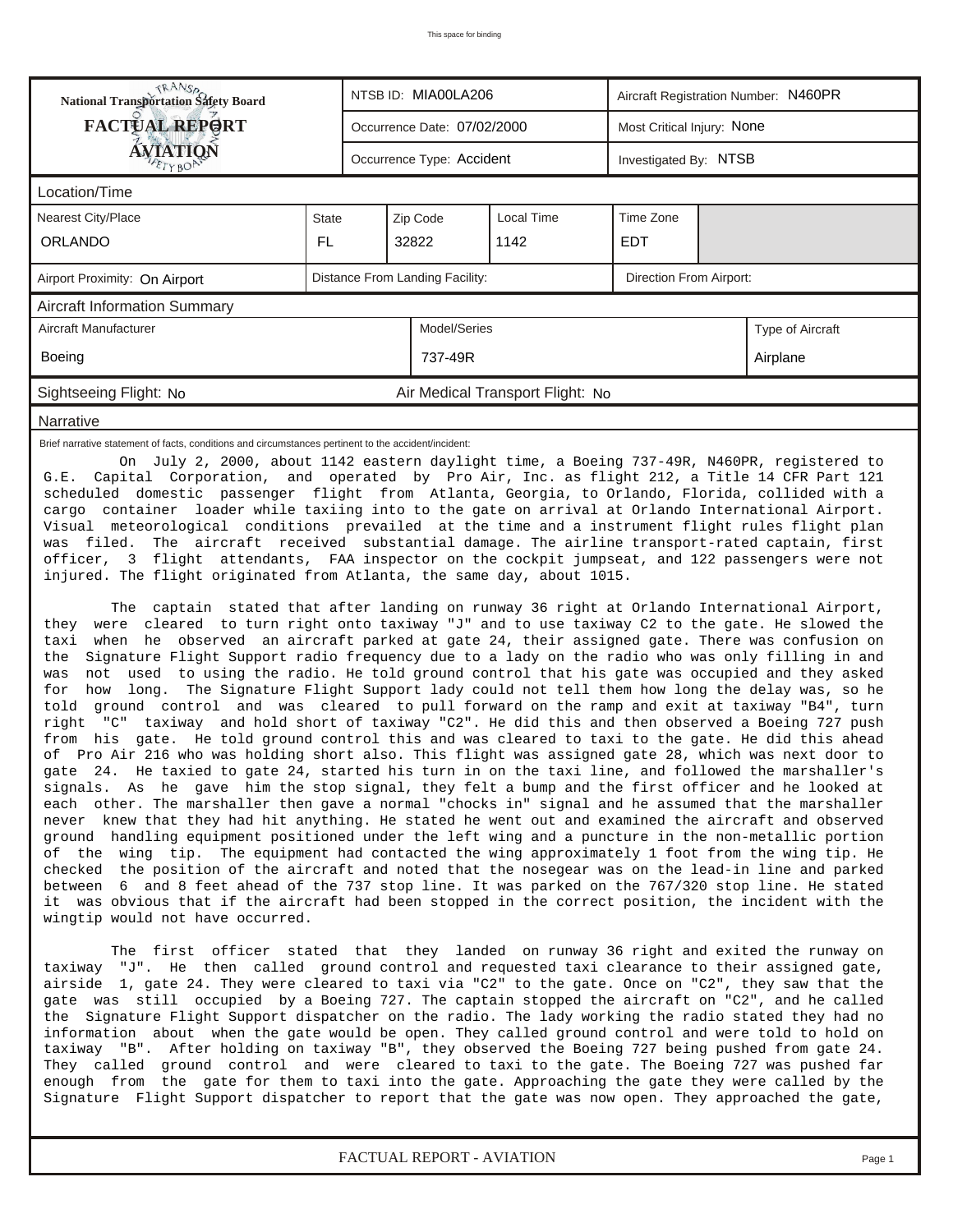| <b>National Transportation Safety Board</b> | NTSB ID: MIA00LA206         |  |
|---------------------------------------------|-----------------------------|--|
| <b>FACTUAL REPORT</b>                       | Occurrence Date: 07/02/2000 |  |
|                                             | Occurrence Type: Accident   |  |

## *Narrative (Continued)*

there was no ground marshaller to take them into the gate. When about 100 feet from the gate one Signature Flight Support ground handler, who was posted on the yellow line, abeam the jetway, raised his left hand, trying to imitate a "stop" instruction. The captain slowed the aircraft to almost a still position and a second later the ground marshaller came running from gate 28 towards gate 24, giving signs to move forward. The captain moved forward at a slow speed, following the marshaller's instructions. During the last 2-2.5 feet, before the stop and chocked signal, they felt a light vibration in the aircraft and they commented that the ground guys must have chocked the airplane before they came to a stop. He was made aware of the wing strike about 10 minutes later when a flight attendant reported it to him. He walked outside and observed the nose wheel was on the yellow line, about 6-8 feet passed the 737 mark.

 The FAA inspector who was seated on the cockpit jumpseat stated he was conducting a cockpit en route inspection of the flight. When they taxied to the gate they observed another aircraft still parked at their assigned gate. They held away from the gate and when the aircraft was pushed from the gate, the captain started to taxi into the gate. No ground personnel were in position to assist the flight into the gate. As the airplane approached the gate, a ground person on a tug at the gate and another person near the jetway started waving their arms from side to side. The captain continued to taxi into the gate. Another ground person appeared and gave the captain an emergency stop signal and looked toward the left wing. The captain barely slowed his approach speed and continued to taxi forward into the gate. The ground person then gave the captain a right turn signal. Within 5-10 seconds after the right turn signal, the aircraft struck something on its left side. The ground person was again giving the emergency stop signal and the captain brought the aircraft to a stop. When he exited the aircraft he noticed the nose tire was forward of the Boeing 737 mark and on the 727/747 mark. He also noticed the left wing had serious damage to the underside.

 Ground personnel stated that after an aircraft was pushed from gate 24 for departure, Proair 212 cut in front of the departing aircraft and approached gate 24. One ground person gave the captain a stop signal, but the captain continued toward the gate. Another ground person gave the captain a stop signal, but the captain again continued toward the gate at a "pretty good pace". The ground person then tried to get the captain to steer to the right to avoid ramp equipment. The captain continued straight ahead and the left wing collided with a cargo container loader.

 Postcrash examination of the aircraft by FAA inspectors and company maintenance personnel showed the left wing front spar lower chord had received damage.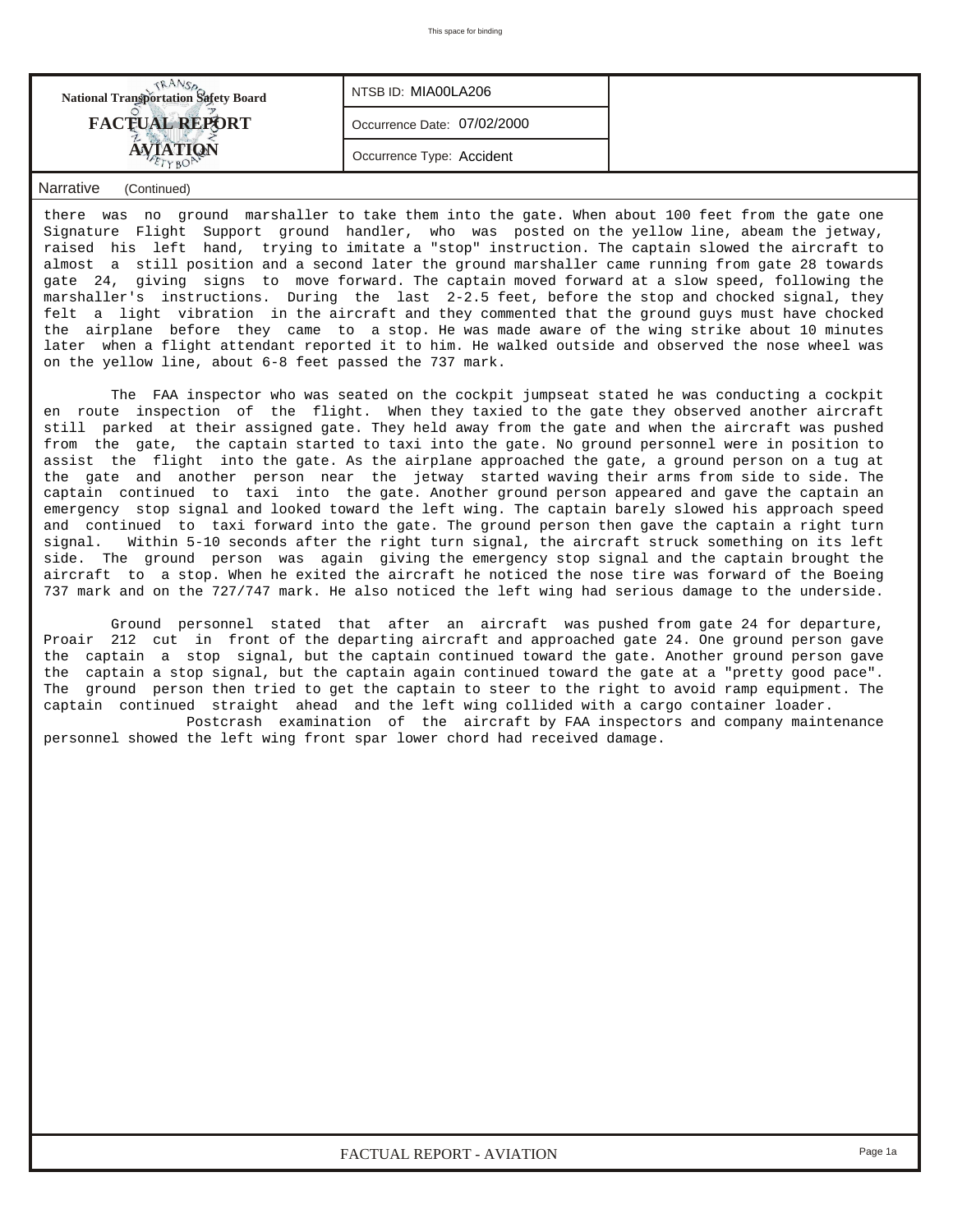| <b>National Transportation Safety Board</b>                             |                                                              | NTSB ID: MIA00LA206                                               |                                                              |                          |  |             |                                |                     |                           |                      |              |  |
|-------------------------------------------------------------------------|--------------------------------------------------------------|-------------------------------------------------------------------|--------------------------------------------------------------|--------------------------|--|-------------|--------------------------------|---------------------|---------------------------|----------------------|--------------|--|
| FACTUAL REPORT                                                          |                                                              | Occurrence Date: 07/02/2000                                       |                                                              |                          |  |             |                                |                     |                           |                      |              |  |
| <b>AVIATION</b>                                                         |                                                              | Occurrence Type: Accident                                         |                                                              |                          |  |             |                                |                     |                           |                      |              |  |
| Landing Facility/Approach Information                                   |                                                              |                                                                   |                                                              |                          |  |             |                                |                     |                           |                      |              |  |
| <b>Airport Name</b>                                                     |                                                              | Airport ID:                                                       |                                                              | <b>Airport Elevation</b> |  |             | Runway Used                    |                     | Runway Length             |                      | Runway Width |  |
| ORLANDO INTERNATIONAL                                                   |                                                              | <b>MCO</b>                                                        |                                                              | 96 Ft. MSL               |  | $\mathbf 0$ |                                |                     |                           |                      |              |  |
| Runway Surface Type:                                                    |                                                              |                                                                   |                                                              |                          |  |             |                                |                     |                           |                      |              |  |
| Runway Surface Condition:                                               |                                                              |                                                                   |                                                              |                          |  |             |                                |                     |                           |                      |              |  |
| Type Instrument Approach:                                               |                                                              |                                                                   |                                                              |                          |  |             |                                |                     |                           |                      |              |  |
| VFR Approach/Landing:                                                   |                                                              |                                                                   |                                                              |                          |  |             |                                |                     |                           |                      |              |  |
| Aircraft Information                                                    |                                                              |                                                                   |                                                              |                          |  |             |                                |                     |                           |                      |              |  |
| Aircraft Manufacturer<br><b>Boeing</b>                                  |                                                              |                                                                   | Model/Series<br>737-49R                                      |                          |  |             |                                |                     | 28881                     | Serial Number        |              |  |
| Airworthiness Certificate(s): Transport                                 |                                                              |                                                                   |                                                              |                          |  |             |                                |                     |                           |                      |              |  |
| Landing Gear Type: Retractable - Tricycle                               |                                                              |                                                                   |                                                              |                          |  |             |                                |                     |                           |                      |              |  |
| Homebuilt Aircraft? No                                                  | Number of Seats: 154                                         |                                                                   |                                                              | Certified Max Gross Wt.  |  |             | 143500 LBS                     |                     |                           | Number of Engines: 2 |              |  |
| Engine Type:<br>Turbo Fan                                               |                                                              |                                                                   | Engine Manufacturer:<br>Model/Series:<br>Cfm<br>CFM56-3      |                          |  |             |                                |                     | Rated Power:<br>23500 LBS |                      |              |  |
| - Aircraft Inspection Information                                       |                                                              |                                                                   |                                                              |                          |  |             |                                |                     |                           |                      |              |  |
| Type of Last Inspection                                                 |                                                              | Date of Last Inspection<br>Time Since Last Inspection<br>94 Hours |                                                              |                          |  |             |                                | Airframe Total Time |                           |                      |              |  |
| <b>Continuous Airworthiness</b>                                         |                                                              |                                                                   | 06/2000                                                      |                          |  |             |                                |                     | 8427 Hours                |                      |              |  |
| - Emergency Locator Transmitter (ELT) Information                       |                                                              |                                                                   |                                                              |                          |  |             |                                |                     |                           |                      |              |  |
| ELT Installed? No                                                       | <b>ELT Operated?</b><br>ELT Aided in Locating Accident Site? |                                                                   |                                                              |                          |  |             |                                |                     |                           |                      |              |  |
| Owner/Operator Information                                              |                                                              |                                                                   |                                                              |                          |  |             |                                |                     |                           |                      |              |  |
| <b>Registered Aircraft Owner</b>                                        |                                                              |                                                                   | <b>Street Address</b>                                        | 260 LONG RIDGE ROAD      |  |             |                                |                     |                           |                      |              |  |
| G. E. CAPITAL CORPORATION                                               |                                                              | <b>State</b><br>City<br><b>STAMFORD</b><br><b>CT</b>              |                                                              |                          |  |             |                                |                     |                           | Zip Code<br>06927    |              |  |
|                                                                         |                                                              | <b>Street Address</b>                                             |                                                              |                          |  |             |                                |                     |                           |                      |              |  |
| Operator of Aircraft                                                    |                                                              |                                                                   |                                                              | 101 ELLIOTT AVE., WEST   |  |             |                                |                     |                           |                      |              |  |
| PRO AIR, INC.                                                           |                                                              |                                                                   | <b>State</b><br>City<br><b>SEATTLE</b><br><b>WA</b><br>98119 |                          |  |             |                                |                     | Zip Code                  |                      |              |  |
| <b>Operator Does Business As:</b>                                       |                                                              |                                                                   |                                                              |                          |  |             | Operator Designator Code: P9OA |                     |                           |                      |              |  |
| - Type of U.S. Certificate(s) Held:                                     |                                                              |                                                                   |                                                              |                          |  |             |                                |                     |                           |                      |              |  |
| Air Carrier Operating Certificate(s): Flag Carrier/Domestic             |                                                              |                                                                   |                                                              |                          |  |             |                                |                     |                           |                      |              |  |
| Operating Certificate:                                                  |                                                              |                                                                   |                                                              | Operator Certificate:    |  |             |                                |                     |                           |                      |              |  |
| Regulation Flight Conducted Under: Part 121: Air Carrier                |                                                              |                                                                   |                                                              |                          |  |             |                                |                     |                           |                      |              |  |
| Type of Flight Operation Conducted: Scheduled; Domestic; Passenger Only |                                                              |                                                                   |                                                              |                          |  |             |                                |                     |                           |                      |              |  |
| FACTUAL REPORT - AVIATION<br>Page 2                                     |                                                              |                                                                   |                                                              |                          |  |             |                                |                     |                           |                      |              |  |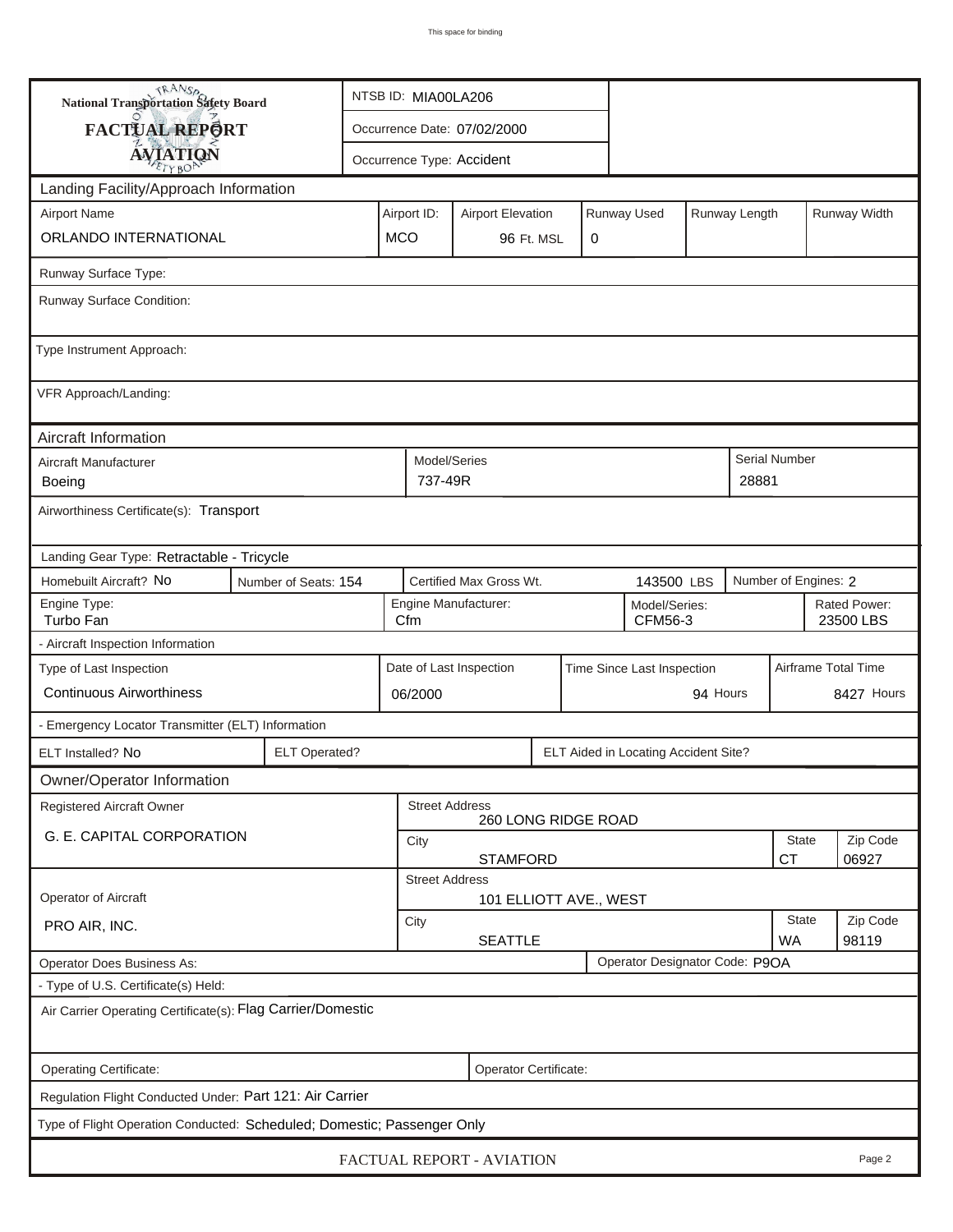|                                                                          | <b>National Transportation Safety Board</b>                             |         |                        |                                                        | NTSB ID: MIA00LA206                 |       |              |        |                                        |                   |            |                                    |                     |
|--------------------------------------------------------------------------|-------------------------------------------------------------------------|---------|------------------------|--------------------------------------------------------|-------------------------------------|-------|--------------|--------|----------------------------------------|-------------------|------------|------------------------------------|---------------------|
|                                                                          | FACTUAL REPORT                                                          |         |                        | Occurrence Date: 07/02/2000                            |                                     |       |              |        |                                        |                   |            |                                    |                     |
|                                                                          |                                                                         |         |                        | Occurrence Type: Accident                              |                                     |       |              |        |                                        |                   |            |                                    |                     |
| <b>AVIATION</b>                                                          |                                                                         |         |                        |                                                        |                                     |       |              |        |                                        |                   |            |                                    |                     |
| Name                                                                     | <b>First Pilot Information</b><br><b>State</b><br>Date of Birth<br>City |         |                        |                                                        |                                     |       |              |        |                                        | Age               |            |                                    |                     |
| On File                                                                  |                                                                         |         |                        |                                                        |                                     |       |              |        |                                        |                   |            |                                    |                     |
|                                                                          |                                                                         |         |                        |                                                        | On File<br>On File<br>On File<br>52 |       |              |        |                                        |                   |            |                                    |                     |
| Sex: M                                                                   | Seat Occupied: Left                                                     |         |                        | Principal Profession: Civilian Pilot                   |                                     |       |              |        |                                        |                   |            | Certificate Number: On File        |                     |
| Airline Transport; Flight Instructor; Flight Engineer<br>Certificate(s): |                                                                         |         |                        |                                                        |                                     |       |              |        |                                        |                   |            |                                    |                     |
| Airplane Rating(s):<br>Multi-engine Land; Single-engine Land             |                                                                         |         |                        |                                                        |                                     |       |              |        |                                        |                   |            |                                    |                     |
|                                                                          | Rotorcraft/Glider/LTA: None                                             |         |                        |                                                        |                                     |       |              |        |                                        |                   |            |                                    |                     |
|                                                                          | Instrument Rating(s): Airplane                                          |         |                        |                                                        |                                     |       |              |        |                                        |                   |            |                                    |                     |
| Instructor Rating(s):                                                    |                                                                         |         |                        | Airplane Multi-engine; Instrument Airplane             |                                     |       |              |        |                                        |                   |            |                                    |                     |
|                                                                          | Type Rating/Endorsement for Accident/Incident Aircraft? Yes             |         |                        |                                                        |                                     |       |              |        | <b>Current Biennial Flight Review?</b> |                   |            |                                    |                     |
|                                                                          | Medical Cert.: Class 1                                                  |         |                        | Medical Cert. Status: Valid Medical--w/ waivers/lim.   |                                     |       |              |        |                                        |                   |            | Date of Last Medical Exam: 02/2000 |                     |
|                                                                          |                                                                         |         |                        |                                                        |                                     |       |              |        |                                        |                   |            |                                    |                     |
| - Flight Time Matrix                                                     |                                                                         | All A/C | This Make<br>and Model | Airplane<br>Single Engine                              | Airplane<br>Mult-Engine             | Night |              | Actual | Instrument<br>Simulated                |                   | Rotorcraft | Glider                             | Lighter<br>Than Air |
| <b>Total Time</b>                                                        |                                                                         | 12920   | 1844                   | 500                                                    | 12420                               | 5000  |              |        |                                        |                   |            |                                    |                     |
|                                                                          | Pilot In Command(PIC)                                                   | 6340    | 1844                   | 450                                                    | 6000                                |       | 3000         |        |                                        |                   |            |                                    |                     |
| Instructor                                                               |                                                                         | 475     |                        | 250                                                    | 75                                  |       | 25           |        |                                        |                   |            |                                    |                     |
| Last 90 Days                                                             |                                                                         | 91      | 91                     |                                                        | 91                                  |       |              |        |                                        |                   |            |                                    |                     |
| Last 30 Days<br>Last 24 Hours                                            |                                                                         | 28<br>3 | 28<br>3                |                                                        | 28<br>3                             |       | 10           |        |                                        |                   |            |                                    |                     |
|                                                                          |                                                                         |         |                        |                                                        |                                     |       |              |        |                                        | Second Pilot? Yes |            |                                    |                     |
| Seatbelt Used? Yes                                                       |                                                                         |         |                        | Toxicology Performed? No<br>Shoulder Harness Used? Yes |                                     |       |              |        |                                        |                   |            |                                    |                     |
|                                                                          |                                                                         |         |                        |                                                        |                                     |       |              |        |                                        |                   |            |                                    |                     |
|                                                                          | Flight Plan/Itinerary                                                   |         |                        |                                                        |                                     |       |              |        |                                        |                   |            |                                    |                     |
|                                                                          | Type of Flight Plan Filed: IFR                                          |         |                        |                                                        |                                     |       |              |        |                                        |                   |            |                                    |                     |
| <b>Departure Point</b>                                                   |                                                                         |         |                        | <b>State</b>                                           |                                     |       |              |        | Airport Identifier                     |                   |            | Departure Time                     | Time Zone           |
| <b>ATLANTA</b>                                                           |                                                                         | GA      |                        |                                                        |                                     |       |              | ATL    |                                        |                   | 1015       |                                    | EDT                 |
| Destination                                                              |                                                                         |         |                        |                                                        |                                     |       | <b>State</b> |        | Airport Identifier                     |                   |            |                                    |                     |
| <b>MCO</b><br>Same as Accident/Incident Location                         |                                                                         |         |                        |                                                        |                                     |       |              |        |                                        |                   |            |                                    |                     |
| Type of Clearance: IFR                                                   |                                                                         |         |                        |                                                        |                                     |       |              |        |                                        |                   |            |                                    |                     |
| Type of Airspace: Class B                                                |                                                                         |         |                        |                                                        |                                     |       |              |        |                                        |                   |            |                                    |                     |
|                                                                          | <b>Weather Information</b>                                              |         |                        |                                                        |                                     |       |              |        |                                        |                   |            |                                    |                     |
| Source of Briefing:<br>Company                                           |                                                                         |         |                        |                                                        |                                     |       |              |        |                                        |                   |            |                                    |                     |
| Method of Briefing:                                                      |                                                                         |         |                        |                                                        |                                     |       |              |        |                                        |                   |            |                                    |                     |
|                                                                          |                                                                         |         |                        | FACTUAL REPORT - AVIATION                              |                                     |       |              |        |                                        |                   |            |                                    | Page 3              |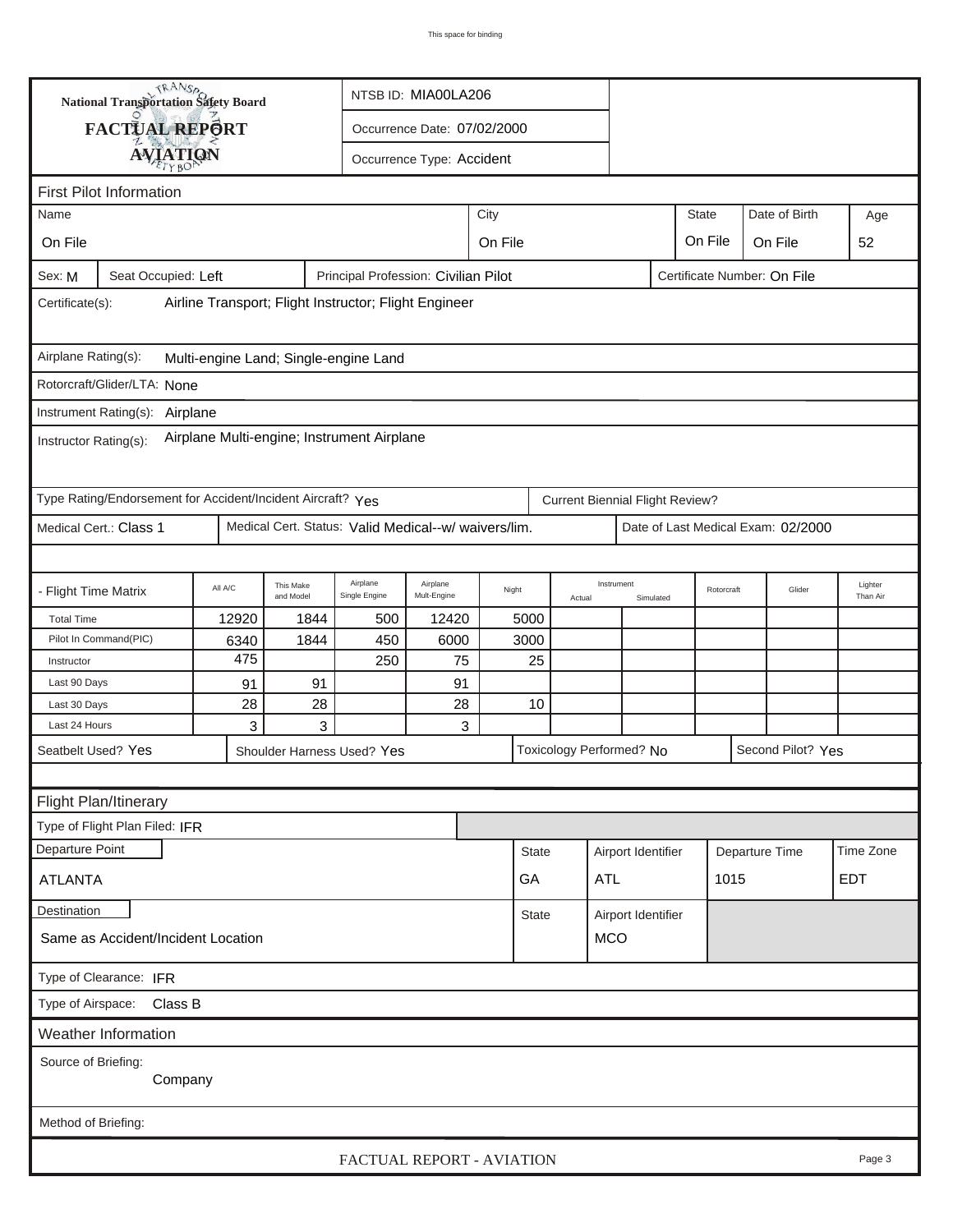| <b>National Transportation Safety Board</b><br>FACTUAL REPORT<br>Occurrence Date: 07/02/2000<br><b>AVIATION</b><br>Occurrence Type: Accident<br>Weather Information<br>WOF ID<br>Time Zone<br><b>Observation Time</b><br><b>WOF Elevation</b><br>WOF Distance From Accident Site<br>Direction From Accident Site<br><b>MCO</b><br>1153<br><b>EDT</b><br>96 Ft. MSL<br>180 Deg. Mag.<br>1 NM<br>Sky/Lowest Cloud Condition: Scattered<br>3400 Ft. AGL<br>Condition of Light: Day<br>0 Ft. AGL<br>10<br>Lowest Ceiling: None<br>Visibility:<br><b>SM</b><br>30.00<br>Altimeter:<br>29 °C<br>Dew Point:<br>21 °C<br>Temperature:<br>Wind Direction: 60<br>Density Altitude:<br>1800<br>Wind Speed: 14<br>Weather Condtions at Accident Site: Visual Conditions<br>Gusts: 21<br>Visibility (RVR):<br>0<br>Ft.<br>Visibility (RVV)<br>0<br><b>SM</b><br>Intensity of Precipitation: Unknown<br>Restrictions to Visibility: None<br>None<br>Type of Precipitation:<br><b>Accident Information</b><br>Aircraft Damage: Substantial<br>Aircraft Fire: None<br>Aircraft Explosion None<br>Classification: U.S. Registered/U.S. Soil<br>- Injury Summary Matrix<br><b>TOTAL</b><br>Fatal<br>Serious<br>Minor<br>None<br><b>First Pilot</b><br>1 | "Hg<br>Ft. |
|---------------------------------------------------------------------------------------------------------------------------------------------------------------------------------------------------------------------------------------------------------------------------------------------------------------------------------------------------------------------------------------------------------------------------------------------------------------------------------------------------------------------------------------------------------------------------------------------------------------------------------------------------------------------------------------------------------------------------------------------------------------------------------------------------------------------------------------------------------------------------------------------------------------------------------------------------------------------------------------------------------------------------------------------------------------------------------------------------------------------------------------------------------------------------------------------------------------------------------------|------------|
|                                                                                                                                                                                                                                                                                                                                                                                                                                                                                                                                                                                                                                                                                                                                                                                                                                                                                                                                                                                                                                                                                                                                                                                                                                       |            |
|                                                                                                                                                                                                                                                                                                                                                                                                                                                                                                                                                                                                                                                                                                                                                                                                                                                                                                                                                                                                                                                                                                                                                                                                                                       |            |
|                                                                                                                                                                                                                                                                                                                                                                                                                                                                                                                                                                                                                                                                                                                                                                                                                                                                                                                                                                                                                                                                                                                                                                                                                                       |            |
|                                                                                                                                                                                                                                                                                                                                                                                                                                                                                                                                                                                                                                                                                                                                                                                                                                                                                                                                                                                                                                                                                                                                                                                                                                       |            |
|                                                                                                                                                                                                                                                                                                                                                                                                                                                                                                                                                                                                                                                                                                                                                                                                                                                                                                                                                                                                                                                                                                                                                                                                                                       |            |
|                                                                                                                                                                                                                                                                                                                                                                                                                                                                                                                                                                                                                                                                                                                                                                                                                                                                                                                                                                                                                                                                                                                                                                                                                                       |            |
|                                                                                                                                                                                                                                                                                                                                                                                                                                                                                                                                                                                                                                                                                                                                                                                                                                                                                                                                                                                                                                                                                                                                                                                                                                       |            |
|                                                                                                                                                                                                                                                                                                                                                                                                                                                                                                                                                                                                                                                                                                                                                                                                                                                                                                                                                                                                                                                                                                                                                                                                                                       |            |
|                                                                                                                                                                                                                                                                                                                                                                                                                                                                                                                                                                                                                                                                                                                                                                                                                                                                                                                                                                                                                                                                                                                                                                                                                                       |            |
|                                                                                                                                                                                                                                                                                                                                                                                                                                                                                                                                                                                                                                                                                                                                                                                                                                                                                                                                                                                                                                                                                                                                                                                                                                       |            |
|                                                                                                                                                                                                                                                                                                                                                                                                                                                                                                                                                                                                                                                                                                                                                                                                                                                                                                                                                                                                                                                                                                                                                                                                                                       |            |
|                                                                                                                                                                                                                                                                                                                                                                                                                                                                                                                                                                                                                                                                                                                                                                                                                                                                                                                                                                                                                                                                                                                                                                                                                                       |            |
|                                                                                                                                                                                                                                                                                                                                                                                                                                                                                                                                                                                                                                                                                                                                                                                                                                                                                                                                                                                                                                                                                                                                                                                                                                       |            |
|                                                                                                                                                                                                                                                                                                                                                                                                                                                                                                                                                                                                                                                                                                                                                                                                                                                                                                                                                                                                                                                                                                                                                                                                                                       |            |
|                                                                                                                                                                                                                                                                                                                                                                                                                                                                                                                                                                                                                                                                                                                                                                                                                                                                                                                                                                                                                                                                                                                                                                                                                                       |            |
|                                                                                                                                                                                                                                                                                                                                                                                                                                                                                                                                                                                                                                                                                                                                                                                                                                                                                                                                                                                                                                                                                                                                                                                                                                       |            |
|                                                                                                                                                                                                                                                                                                                                                                                                                                                                                                                                                                                                                                                                                                                                                                                                                                                                                                                                                                                                                                                                                                                                                                                                                                       |            |
|                                                                                                                                                                                                                                                                                                                                                                                                                                                                                                                                                                                                                                                                                                                                                                                                                                                                                                                                                                                                                                                                                                                                                                                                                                       |            |
|                                                                                                                                                                                                                                                                                                                                                                                                                                                                                                                                                                                                                                                                                                                                                                                                                                                                                                                                                                                                                                                                                                                                                                                                                                       |            |
|                                                                                                                                                                                                                                                                                                                                                                                                                                                                                                                                                                                                                                                                                                                                                                                                                                                                                                                                                                                                                                                                                                                                                                                                                                       |            |
| Second Pilot<br>1                                                                                                                                                                                                                                                                                                                                                                                                                                                                                                                                                                                                                                                                                                                                                                                                                                                                                                                                                                                                                                                                                                                                                                                                                     |            |
| <b>Student Pilot</b>                                                                                                                                                                                                                                                                                                                                                                                                                                                                                                                                                                                                                                                                                                                                                                                                                                                                                                                                                                                                                                                                                                                                                                                                                  |            |
| Flight Instructor                                                                                                                                                                                                                                                                                                                                                                                                                                                                                                                                                                                                                                                                                                                                                                                                                                                                                                                                                                                                                                                                                                                                                                                                                     |            |
| <b>Check Pilot</b>                                                                                                                                                                                                                                                                                                                                                                                                                                                                                                                                                                                                                                                                                                                                                                                                                                                                                                                                                                                                                                                                                                                                                                                                                    |            |
| <b>Flight Engineer</b>                                                                                                                                                                                                                                                                                                                                                                                                                                                                                                                                                                                                                                                                                                                                                                                                                                                                                                                                                                                                                                                                                                                                                                                                                |            |
| 3<br>3<br>Cabin Attendants                                                                                                                                                                                                                                                                                                                                                                                                                                                                                                                                                                                                                                                                                                                                                                                                                                                                                                                                                                                                                                                                                                                                                                                                            |            |
| Other Crew<br>1                                                                                                                                                                                                                                                                                                                                                                                                                                                                                                                                                                                                                                                                                                                                                                                                                                                                                                                                                                                                                                                                                                                                                                                                                       |            |
| 122<br>122<br>Passengers                                                                                                                                                                                                                                                                                                                                                                                                                                                                                                                                                                                                                                                                                                                                                                                                                                                                                                                                                                                                                                                                                                                                                                                                              |            |
| - TOTAL ABOARD -<br>128<br>128                                                                                                                                                                                                                                                                                                                                                                                                                                                                                                                                                                                                                                                                                                                                                                                                                                                                                                                                                                                                                                                                                                                                                                                                        |            |
| Other Ground<br>0<br>0<br>0<br>0                                                                                                                                                                                                                                                                                                                                                                                                                                                                                                                                                                                                                                                                                                                                                                                                                                                                                                                                                                                                                                                                                                                                                                                                      |            |
| $\overline{0}$<br>- GRAND TOTAL -<br>$\mathbf 0$<br>0<br>128<br>128                                                                                                                                                                                                                                                                                                                                                                                                                                                                                                                                                                                                                                                                                                                                                                                                                                                                                                                                                                                                                                                                                                                                                                   |            |